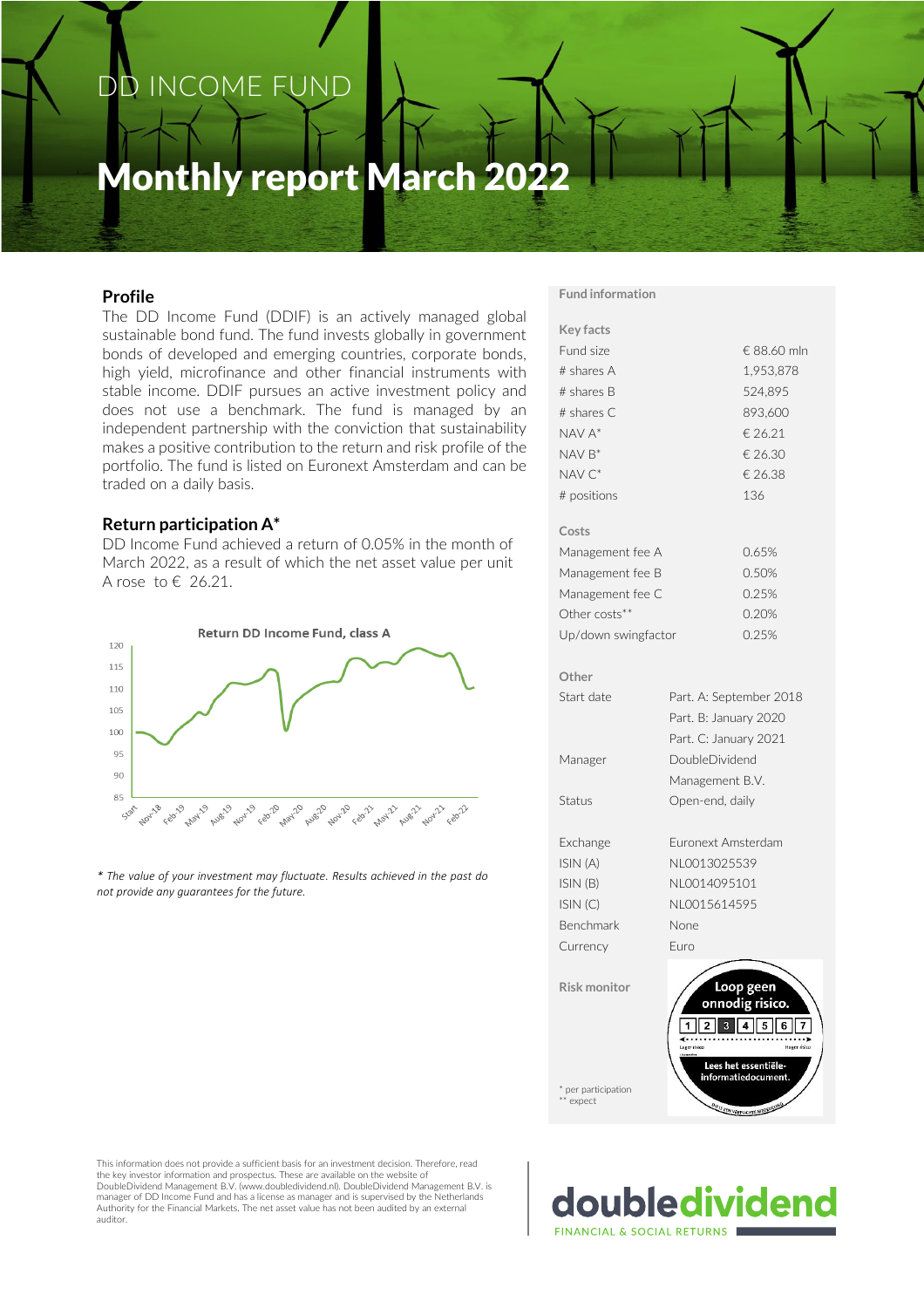# doubledividend

| rable. Monthly Feturiis III 70, participation A (net or costs and rees) |      |         |         |          |      |         |      |      |      |         |         |         |            |         |
|-------------------------------------------------------------------------|------|---------|---------|----------|------|---------|------|------|------|---------|---------|---------|------------|---------|
|                                                                         |      | Jan     | Feb     | Mar      | Apr  | Mav     | Jun  | Jul  | Aug  | Sep     | Oct     | Nov     | <b>Dec</b> | Total   |
|                                                                         | 2018 |         |         |          |      |         |      |      |      | $-0.06$ | $-0.71$ | $-1.56$ | $-0.31$    | $-2.62$ |
|                                                                         | 2019 | 2.57    | 1.66    | 1.34     | 1.69 | $-0.48$ | 3.08 | 1.71 | 1.95 | 0.03    | $-0.24$ | 0.50    | 0.76       | 15.50   |
|                                                                         | 2020 | 1.86    | $-0.85$ | $-11.48$ | 5.43 | 2.00    | 1.29 | 1.11 | 0.66 | 0.23    | 0.31    | 3.76    | 0.71       | 4.14    |
|                                                                         | 2021 | $-0.47$ | $-1.42$ | 0.95     | 0.18 | $-0.36$ | 1.77 | 0.96 | 0.35 | $-0.57$ | -0.64   | $-0.34$ | 0.57       | 0.94    |
|                                                                         | 2022 | $-2.65$ | $-4.14$ | 0.05     |      |         |      |      |      |         |         |         |            | $-6.63$ |

#### **Table: monthly returns in %, participation A (net of costs and fees) \***

\* The value of your investment may fluctuate. Results achieved in the past do not provide any guarantees for the future.

#### **Market developments**

The US central bank, the FED, has raised interest rates by 0.25% in the past month. It was the first interest rate raise in an expected series of interest rate hikes. The FED said in a statement that interest rates are likely to be raised at every meeting this year. This would mean that interest rates will be raised six more times this year. The market also expects a number of interest rate hikes in 2023 and 2024. The interest rate hike was in line with expectations. The FED stressed that the economy is strong enough to absorb the interest rate hikes. The FED also emphasized that it has ample opportunities to curb rising inflation. The interest rates with maturities of 2, 5 and 10 years are virtually the same in the US and are at a level of approximately 2.5%. This means that a large part of the future interest rate hikes seems to have been priced in at the moment.

Meanwhile, there is increasing speculation in Europe about a first rate hike by the end of the year. Recent inflation figures are putting increasing pressure on the ECB. The war in Ukraine has only added further pressure on inflation in Europe. This translates into a further rise in interest rates. Last month, the key German 10-year interest rate rose from 0.13% to 0.55%. This means that so far only a limited rise in interest rates is being priced in in Europe. The difference in interest rates between the US and Europe ensures that the dollar remains strong against the euro.

Rising interest rates are putting pressure on the value of bonds. Long-term safe bonds are particularly affected by rising interest rates. Higher risk corporate bonds tend to be less affected by rising yields, but are more correlated with the economic cycle. The difference was clearly visible in the past month. The global safe bond index fell 2.3% in value, while the global high yield bond index fell just 0.7%. The DDIF was able to close the month virtually unchanged, partly thanks to the appreciation of the dollar against the euro.

Falling bond prices have significantly improved the yield prospects of bonds in recent times. The expected gross return on the portfolio is currently approximately 4%.

#### Table: Characteristics of the DDIF portfolio at the end of the month

| # of positions                                | 136  |
|-----------------------------------------------|------|
| $#$ of issuers                                | 106  |
| Overall credit rating                         | BBB+ |
| Euro exposure                                 | 75%  |
| Cash                                          | 1.6% |
| Investment grade (incl cash)                  | 70%  |
| Expected return (yield-to-worst*)             | 4.0% |
| Duration (Option Adjusted Duration* in years) | 69   |

Source: DoubleDividend/Bloomberg

\* Yield-to-Worst is the return on the portfolio, including cash, if the ability to repay the loan earlier is taken into account. The actual return may differ because an issuer cannot meet its obligations and due to currency fluctuations. The duration indicates the approximate percentage value change of the portfolio if the interest rate changes by 1%.

Tel. +31 (0)20 520 76 60 contact@doubledividend.nl www.doubledividend.nl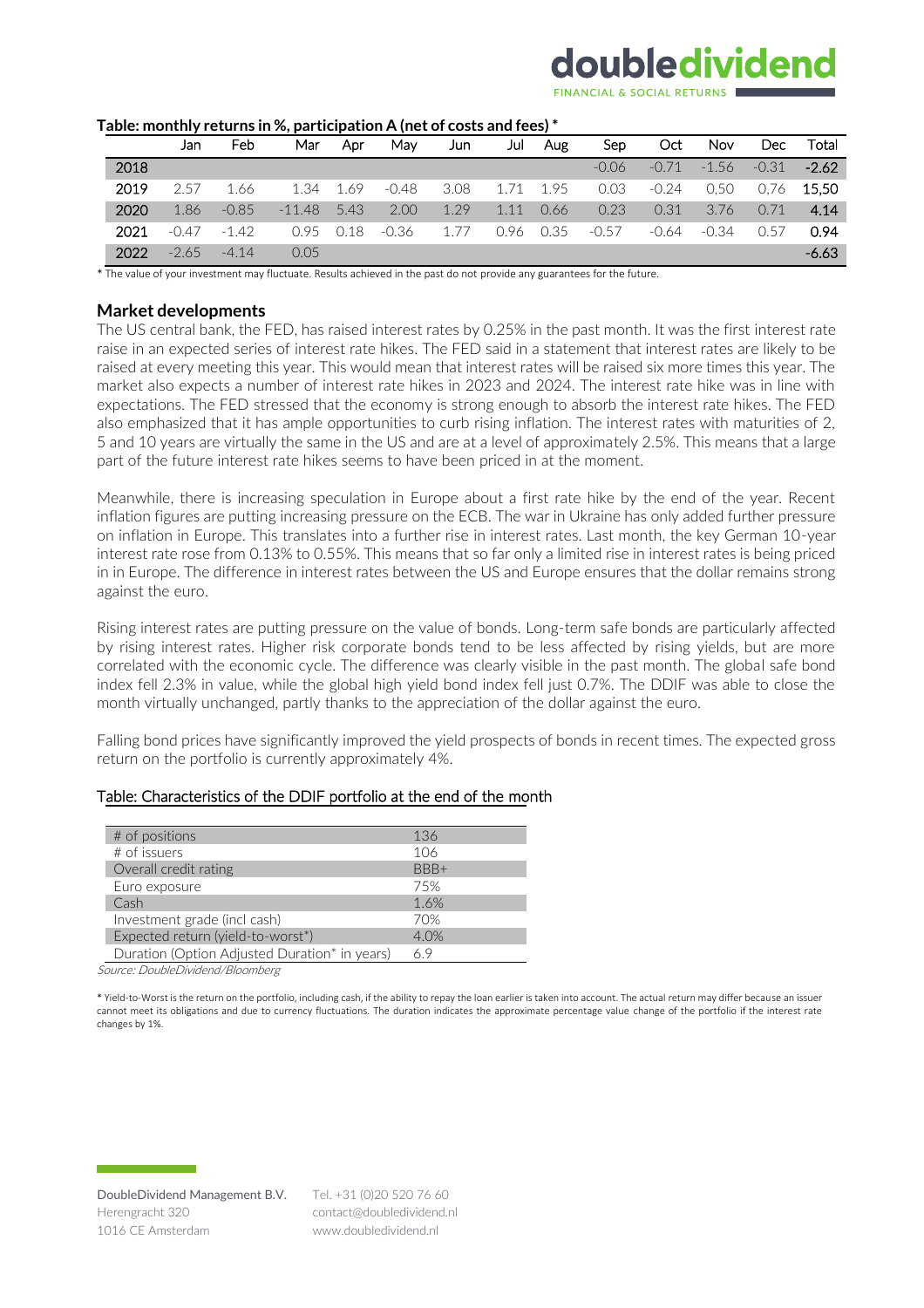# doubledividend FINANCIAL & SOCIAL RETURNS

### **Portfolio changes**

Two new bonds were added to the portfolio in the past month. A bond from Danone in euros with a duration of 5 years and a yield of 2.4%; and a bond from Prosus in euros with a yield of 3.7% and an average duration of 6 years. The position in our Solis bond (renewable energy) has been increased.

#### **Table: portfolio per building block**

| <b>Building blocks</b>             | Range     | <b>Weight</b> | Yield-to-worst | <b>Duration</b> |
|------------------------------------|-----------|---------------|----------------|-----------------|
| Government bonds developed markets | $0 - 50%$ | 12.3%         | 2.3%           |                 |
| Government bonds emerging markets  | $0-25%$   | 8.7%          | 4.3%           | 13              |
| Corporate bonds investment grade   | $0 - 50%$ | 38.0%         | 3.6%           | 8.2             |
| Corporate bonds high yield         | $0-25%$   | 23.6%         | 5.3%           | 4.6             |
| Microfinance                       | $0-25%$   | 1.7%          | 4.2%           | 1.6             |
| Other                              | $0-25%$   | 14.1%         | 4.9%           | 6.1             |
| Cash                               | $0 - 25%$ | 1.6%          | $-0.7%$        | 0.0             |
| Total                              |           | 100%          | 4.0%           | 6.9             |

Source: DoubleDividend

### **Team DoubleDividend**

contact@doubledividend.nl www.doubledividend.nl